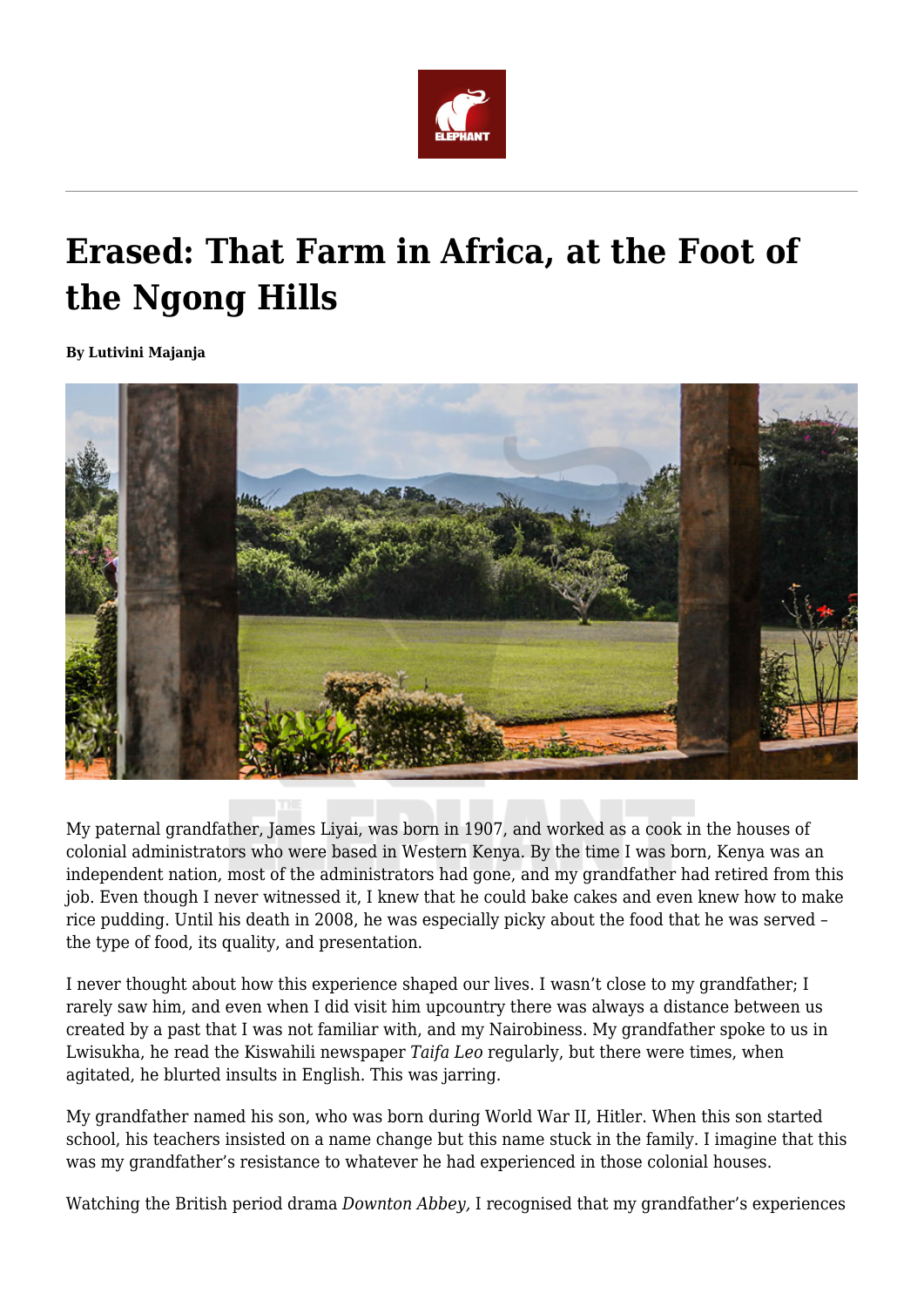in the houses he worked in couldn't even have come close to those of the servants portrayed in that television series. How was life like for an African servant in a colonised country who worked for people who were not anywhere as wealthy? Did his employers view him as human?

So this year, when I went to the Karen Blixen Museum, I wanted to see the kitchen.

\*\*\*

An estimated 700 workers lived and worked on this "farm in Africa, at the foot of the Ngong Hills". They worked here along with their spouses and children, and they should have been grateful because they were allocated some space to live in within the 4,500-acre farm land. No matter that they were probably there because they had been displaced from that very land. Some of these workers [had](https://twitter.com/kresearcher/status/1009494400723013633) left their homes to work on farms like this one because of the colonial government had [imposed](https://twitter.com/kresearcher/status/1009494400723013633) a Hut and Poll Tax in 1901 that was increased in 1915 and 1920. They had to pay. The Kipande, an identity card and passbook, was introduced in 1915, prohibiting Africans from moving freely. They were stuck there.

They were called natives, squatters, houseboys and kitchen *totos*. They were required to call Karen Blixen, the new owner of their land, *memsahib* or *msabu*. These workers were considered fortunate because the *memsahib* built a school for their children to attend while their parents worked.

Meanwhile, Blixen and other white settlers often left for hunting expeditions and long trips, with servants doing all the heavy lifting, confident that the workers left behind were tending to their properties.

After Blixen left Kenya in 1931, the vast parcel of land was turned into a residential area, with the Karen Country Club as an anchor intended to entice the wealthy (European) Nairobi residents to move there. The house that Blixen lived in is now a museum that gives a glimpse into daily life in colonial Kenya. The museum [is a popular](https://www.businessdailyafrica.com/lifestyle/travel/Old-house-of-35-000-visitors/3815716-4116406-qvs3p1/index.html) tourist destination.

However, less attention is given to the other aspects of this story and time period.

On its website, the National Museums of Kenya states: "NMK is a multi-disciplinary institution whose role is to collect, preserve, study, document and present Kenya's past and present cultural and natural heritage. This is for the purposes of enhancing knowledge, appreciation, respect…"

If the museum is a place we visit to learn, to enhance knowledge and to appreciate our various histories, what does the set-up and the tour of the Karen Blixen Museum say about what is valued?

The museum was established after Blixen's book *Out of Africa* was made into a movie with the same title. In the 1980s, Kamande wa Gature, Blixen's former employee, was called in to assist in reconstructing the house interior as it had been when Blixen lived there. Some of the items displayed in the house were recreated for the 1985 film set and later donated to the museum. When you visit the museum, you are assigned guides who brief you with the backstory – Blixen's past prior to coming to Kenya, her life and loves in Kenya, and her entanglements, both social and businessrelated.

The workers on Blixen's farm tended to the house, to the coffee farm, to other crop plantations, and to the livestock on the farm. We know that the workers built, they planted, they cooked, they cleaned, they cared for her pets, and even protected her. Here, aside from the posed painted portraits and her photos in a peaceful and rested state, there are few markers of the presence of these people; there are only painted portraits and photographs of a group of house staff – Farah Aden, Abdulahi, Farah's nephew, Ireri the Elder, Kamande wa Gature, Njeeri from Dagoretti. The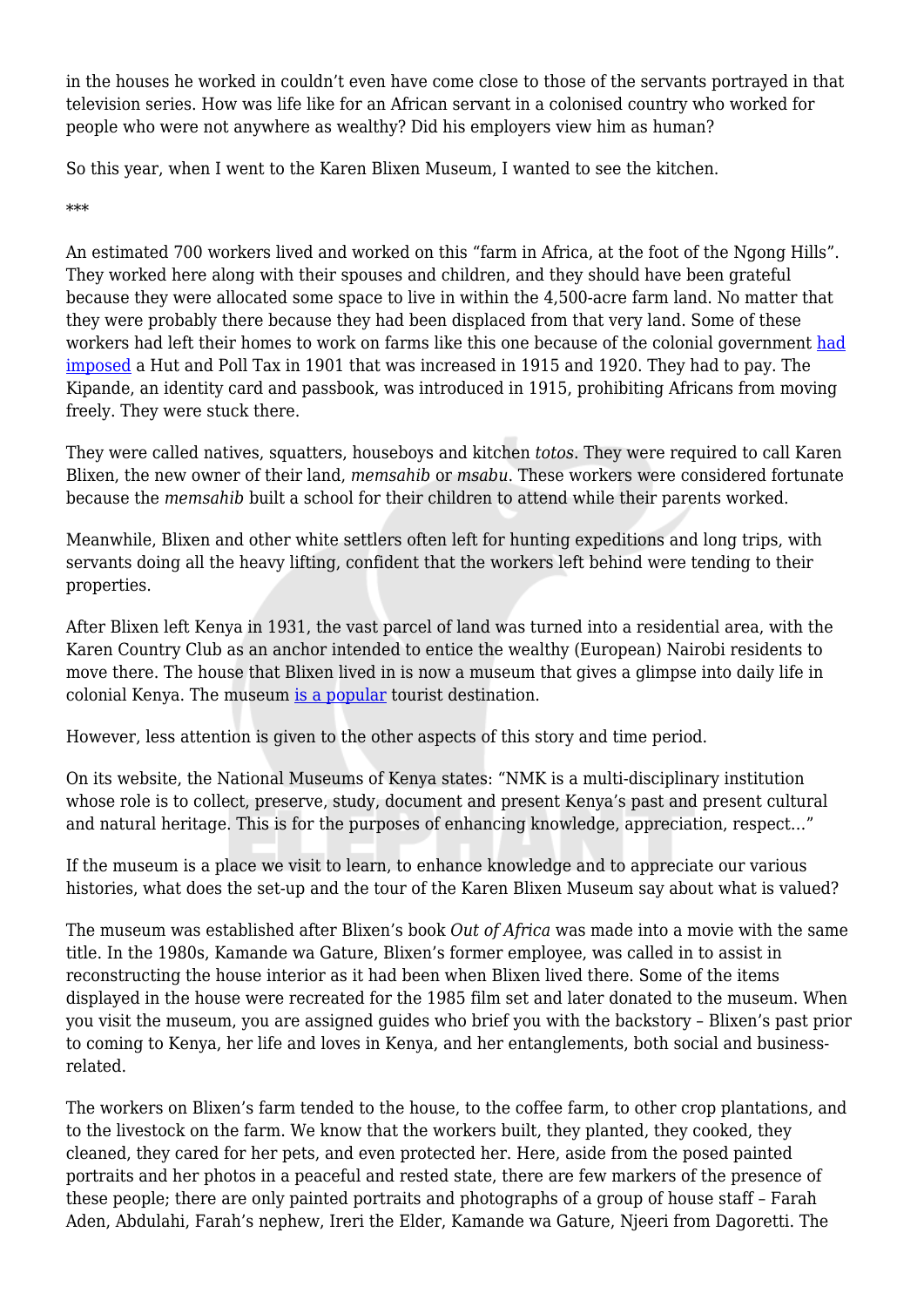gift shop at the museum sells postcards and bookmarks with these people's faces on them as souvenirs.

When the guide tells us that Blixen's family purchased the farm from Imperial British East Africa Company, it is as if the land was just there, available to be purchased and occupied. It is as if the people living there miraculously transformed themselves into squatters and availed themselves to be cooks, porters, gun bearers and houseboys. Whereas detailed background information leading up to Blixen's travel to Kenya is provided, it appears that even now this place's living memory is predicated on Blixen's arrival in 1917. How did the land owners become squatters? What was cleared from this site to make space for coffee trees?

The museum guide mentions that the bathroom had two exits so that a worker could empty the chamber pot, drain the dirty bath water and clean the bathroom without entering through the house. In the kitchen, utensils are arranged as they would have appeared on a regular day. The dining table is laid out with cutlery and crockery as they would have been when Blixen lived there. A menu showing what was served for a famous guest is displayed as evidence. Some floors have animal hides as carpets. What were the work routines? Did the workers get time off? What did they earn?

\*\*\*

In 2011, I attended a friend's baby shower in Nairobi. Among the things discussed was the task of finding a nanny for the child. I lost my temper when a guest suggested that a Luhya woman was best suited for this role. Others echoed this sentiment. All my explaining about the wrongness of this statement didn't seem to get through. I stopped because I was ruining the party. I was being too sensitive. It was just a suggestion.

In 2014, my father took me and my sister to see a house in Milimani, Kakamega, where our grandfather had once worked. We couldn't access the property but could see the old house from the road. My father told us that some of his uncles and cousins also started working there as kitchen *totos* and *mshika kamba*. A kitchen *toto* was basically the errand boy of the house, who worked as the cook's servant, doing tasks that are better done by small hands, as well as easing the burden of the adults. And from my parent's telling, a *mshika kamba* (literally, holder of the rope) was a child who helped to hold animals, to lift things or to hold the big sufuria for the person stirring the pot. I thought about the stereotypes that we are still shaking off close to a century later – that we Luhyas make good cooks and good domestic workers.

One imagines how much work goes into maintaining Karen Blixen's house, which is now a museum that is open every day, including public holidays and weekends. What is the effect on museum workers who clean, polish, and fixing these artefacts daily? What does repeating the story in the particular format of "the natives, the squatters, the houseboys..." for the benefit of the tourist do to the narrator?

When will we remember them as people, as women, men and children?

In the book *Out of Africa,* Blixen [talks about](https://www.nation.co.ke/kenya50/agriculture/Karen-Blixen-and-her-coffee-farming-trials-/2032860-2098506-kkaemnz/index.html) reducing her white staff, likely due to financial constraints. It is not stated that at the time an apartheid system was enforced throughout the Kenya colony. [In this system,](https://qz.com/africa/1080410/out-of-africa-karen-blixens-kenya-memoir-is-80-years-old-and-80-years-out-of-date/) European labour was most highly valued and received the highest pay while the pay scale for Africans was the lowest. Even among Africans, the pay was further segmented based on ethnic identity. Thus, it was good business to have workers from different ethnic groups assigned to different tasks, thus enforcing ethnic stereotypes.

Blixen provides a detailed account of seven-year-old Kabero, who was employed as a kitchen *toto*,